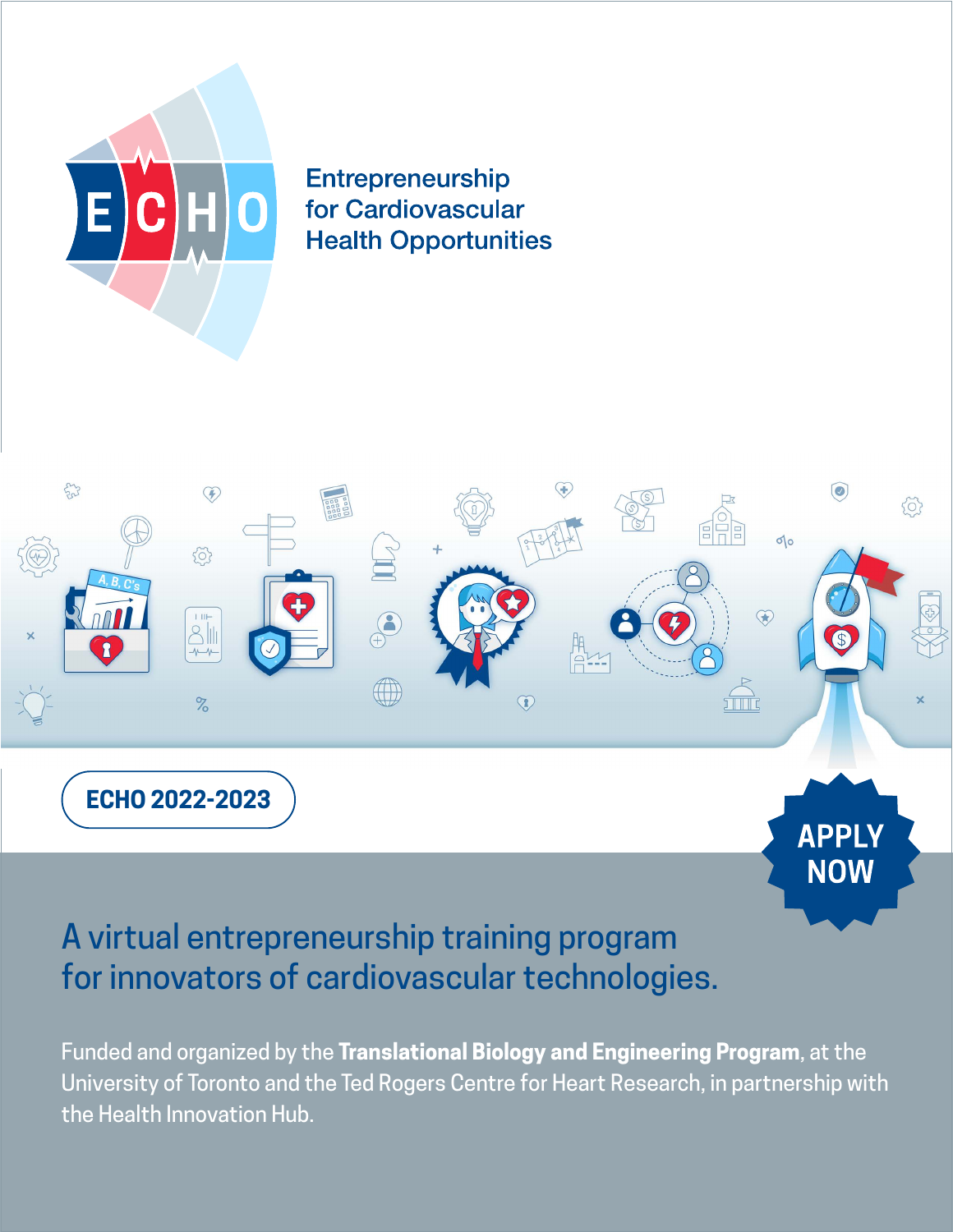

### **ECHO is a specialized experiential training program with the main objectives to:**

(1) Provide entrepreneurship training, mentorship, networking and funding opportunities for early ventures in the

(2) Aid in transferring research innovations and intellectual property from academic and hospital institutions into the economy

(3) Create more start-ups in the cardiovascular health sector

**Founded in 2018, ECHO is a 12-month online training program led by high-calibre entrepreneurial industry, policy, regulatory and clinical experts. It comprises a unique combination of five complementary modules.**



## **Module 1. PRINCIPLES OF ENTREPRENEURSHIP**

October - December 2022

The MaRS Entrepreneur's Toolkit Workshops are a collection of experiential and hands-on workshops that are facilitated by veteran entrepreneurs. It targets such fundamental entrepreneurship principles as value proposition, business model, finance fundamentals, marketing and communication and pitching to investors.

| <b>WORKSHOPS (2 HOURS / SESSION)</b>   |               |                                                                                                                                                                                                   |  |
|----------------------------------------|---------------|---------------------------------------------------------------------------------------------------------------------------------------------------------------------------------------------------|--|
| <b>Workshop Theme</b>                  | # of Sessions | <b>Session Deliverables</b>                                                                                                                                                                       |  |
| <b>Value Proposition 1 &amp; 2</b>     | 2 sessions    | Understanding the Lean Startup approach and way of validating<br>problems and ideas with potential customers. Writing a viable value<br>proposition and a process for validating the proposition. |  |
| <b>Business Model Canvas 1 &amp; 2</b> | 2 sessions    | A sustainable business model for your new venture and a process for<br>validating the model.                                                                                                      |  |
| <b>Finance Fundamentals</b>            | 1 session     | Forecasting and determining pricing for a medical company and a cash-<br>flow forecast for your business.                                                                                         |  |
| MarCom Toolkit 1 & 2                   | 2 sessions    | Key marketing and communication components that will contribute<br>to a cost-effective, high impact MarCom strategy and increased<br>opportunities for growth.                                    |  |
| <b>Pitching to Investors 1 &amp; 2</b> | 2 sessions    | Creating a powerful pitch that you can use to engage investors or<br>other important stakeholders.                                                                                                |  |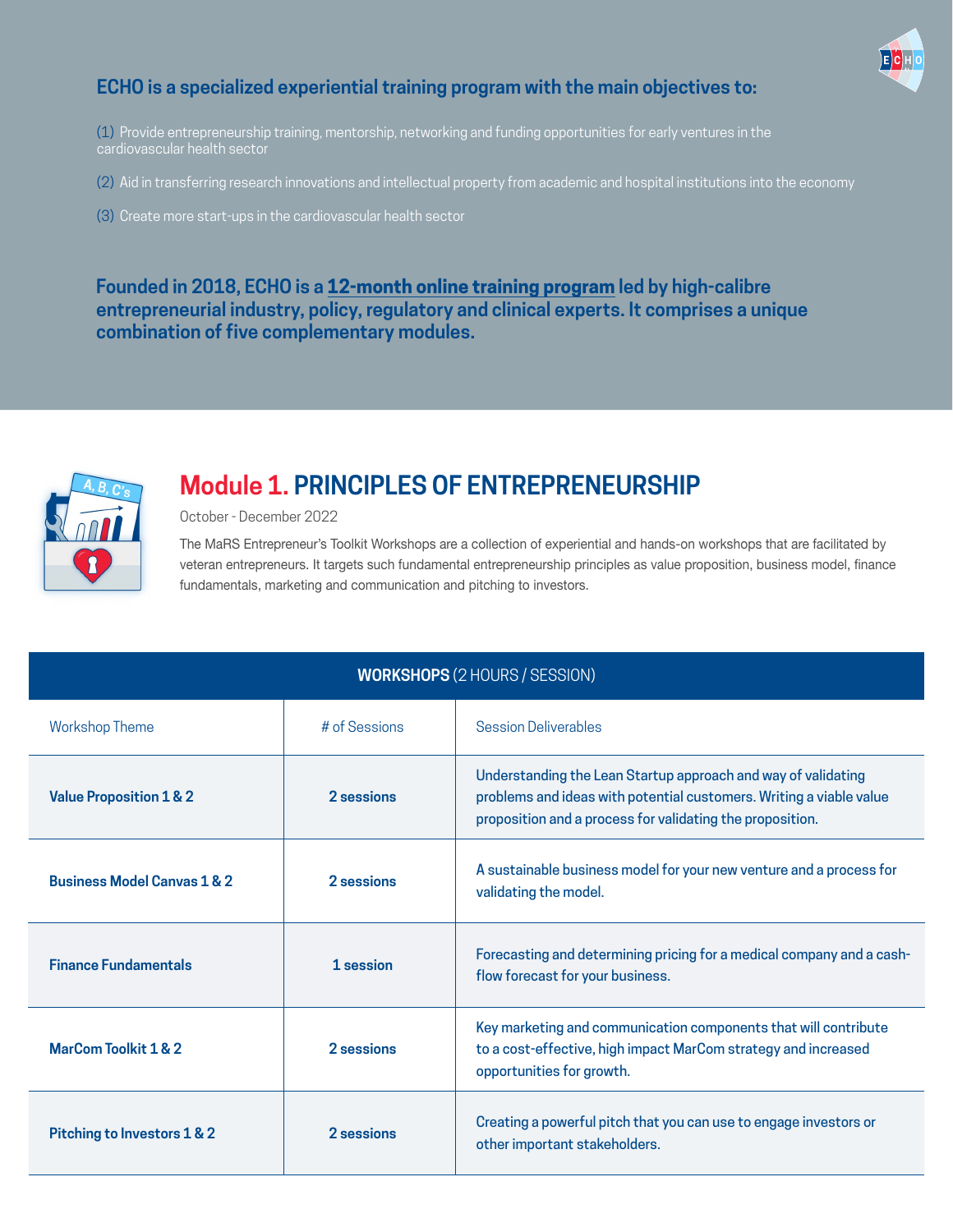



## **Module 2. HEALTH VENTURE ROUNDS**

January - June 2023

A series of interactive workshops focused on key subjects pivotal to the success of early stage start-ups in the health sector such as market research, corporate governance, intellectual property, regulatory strategy, clinical trials, quality systems, health technology assessment, procurement, funding and government resources, and investments, and partnerships. They are facilitated by academic, industry and government subject matter experts.

| <b>WORKSHOP THEME</b>                                    | <b>SESSIONS TOPIC</b>                                                                                                                                                                                                                                |  |  |
|----------------------------------------------------------|------------------------------------------------------------------------------------------------------------------------------------------------------------------------------------------------------------------------------------------------------|--|--|
| <b>Market Research</b>                                   | 1. Market research resources                                                                                                                                                                                                                         |  |  |
| <b>Legal Aid</b>                                         | 2. Corporate finance and governance<br>3. Patents and intellectual property                                                                                                                                                                          |  |  |
| <b>Technology Transfer</b>                               | 4. How to get startedthe right way                                                                                                                                                                                                                   |  |  |
| <b>Regulatory and Clinical Trials</b>                    | 5. Regulatory requirements 1<br>6. Regulatory requirements 2<br>7. Clinical trial planning and execution<br>8. Quality management systems essentials for medtech start-ups<br>9. Creating safe medtech products through usability engineering        |  |  |
| <b>Reimbursement &amp; Procurement</b>                   | 10. Heath technology assessment on cardiovascular health technologies<br>11. Implementing health technologies and innovations in hospitals                                                                                                           |  |  |
| <b>Funding, Investments &amp;</b><br><b>Partnerships</b> | 12. Government funding and resources for Canadian entrepreneurs<br>13. Investor perspectives on healthcare and life sciences startups<br>14. Equity, diversity and inclusion in entrepreneurship<br>15. Team building, mentorship and collaborations |  |  |



## **Module 3. LESSONS FROM LEADERS**

January - June 2023

A webinar series in which successful entrepreneurs and business leaders will share their experiences in commercializing technologies in the cardiovascular health sector. Guest speakers include executives and founders of medical device, biotechnology and digital health companies.

*Stay tuned for speaker list!*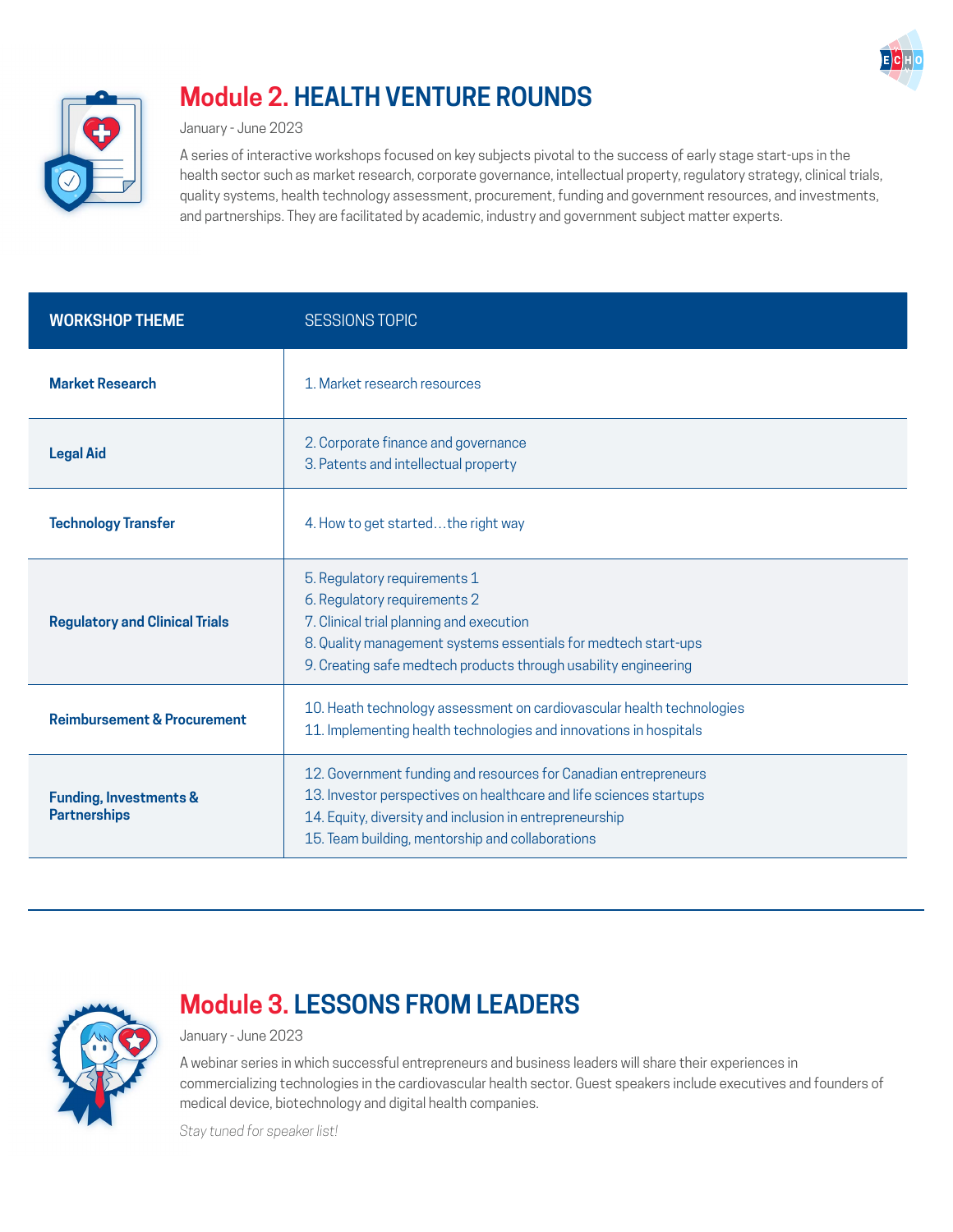

## **Module 4. COMMUNITY OF MENTORS**

Successfully-ranked ventures will become clients of the Health Innovation Hub (H2i), a University of Toronto campuslinked accelerator, and will have access to its various resources. *Visit [h2i.utoronto.ca](http://h2i.utoronto.ca) for more information.*

ECHO ventures will also participate in Accelera sessions – round table discussions focused on topics that are central to the issues and challenges faced by very early stage start-ups.

### **ECHO ACCELERA** (1HOUR/SESSION)

| <b>Session 1: Networking and Collaboration</b>                        | Dec 2022        |
|-----------------------------------------------------------------------|-----------------|
| <b>Session 2: Business Model</b>                                      | Mar 2023        |
| <b>Session 3: External Funding &amp; Commercialization Milestones</b> | <b>Jun 2023</b> |





## **Module 5. IGNITE START-UP FUNDING**

July - October 2023

The program will culminate with pitch training, private pitch sessions and ECHO PITCH 2023 - a public pitch competition event, where the program ventures will have the opportunity to win start-up funding from a \$250,000 pool. There will also be opportunities for follow-on funding via our partners.